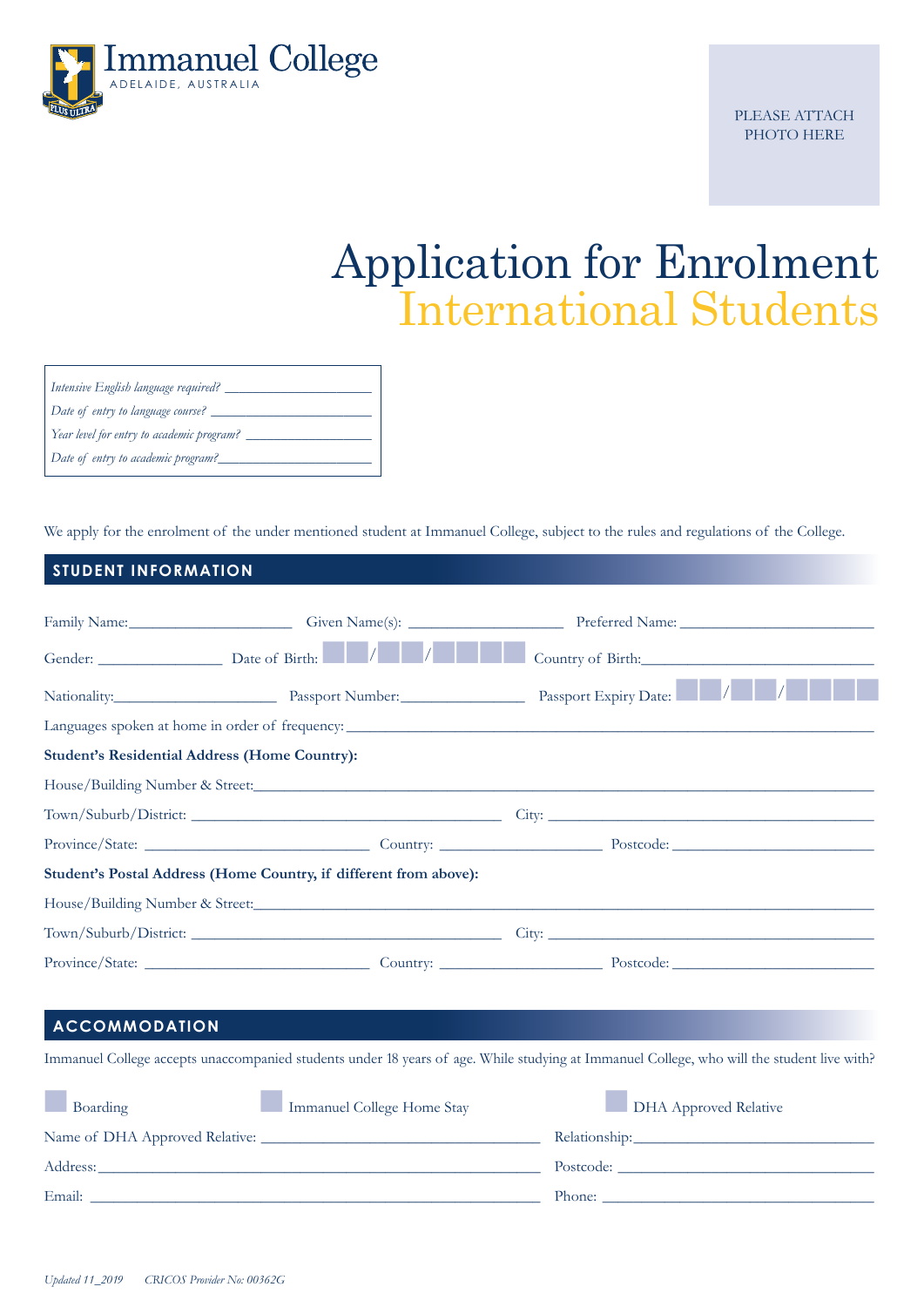

### **FAMILY INFORMATION**

#### **PARENT1**

| Title: The contract of the contract of the contract of the contract of the contract of the contract of the contract of the contract of the contract of the contract of the contract of the contract of the contract of the con | Title: The contract of the contract of the contract of the contract of the contract of the contract of the contract of the contract of the contract of the contract of the contract of the contract of the contract of the con |
|--------------------------------------------------------------------------------------------------------------------------------------------------------------------------------------------------------------------------------|--------------------------------------------------------------------------------------------------------------------------------------------------------------------------------------------------------------------------------|
| Family Name: Name and South Assembly Name and South Assembly Name and South Assembly Name and South Assembly Name and South Assembly Name and South Assembly Name and Assembly Name and Assembly Name and Assembly Name and As |                                                                                                                                                                                                                                |
|                                                                                                                                                                                                                                |                                                                                                                                                                                                                                |
| Relationship to Student:                                                                                                                                                                                                       | Relationship to Student:                                                                                                                                                                                                       |
|                                                                                                                                                                                                                                |                                                                                                                                                                                                                                |
|                                                                                                                                                                                                                                |                                                                                                                                                                                                                                |
|                                                                                                                                                                                                                                |                                                                                                                                                                                                                                |
|                                                                                                                                                                                                                                |                                                                                                                                                                                                                                |
|                                                                                                                                                                                                                                |                                                                                                                                                                                                                                |
|                                                                                                                                                                                                                                |                                                                                                                                                                                                                                |
| <u> 1989 - Johann John Stone, market fan de ferske fan de ferske fan de ferske fan de ferske fan de ferske fan d</u>                                                                                                           |                                                                                                                                                                                                                                |
|                                                                                                                                                                                                                                |                                                                                                                                                                                                                                |
| Business Address:                                                                                                                                                                                                              |                                                                                                                                                                                                                                |
| <u> 1989 - Johann John Stone, mension eta batean batean eta batean batean batean batean batean batean batean batean</u>                                                                                                        | <u> 1989 - Johann Barn, amerikan bernama di sebagai bernama dan bernama di sebagai bernama di sebagai bernama di</u>                                                                                                           |

**PARENT 2** 

Please indicate the name of the person to whom the Fee Accounts should be sent:

If this person is different from the name on this application, please complete the following information:

Address:

Telephone:

Email:

### **EMERGENCY CONTACT DETAILS**

| Name:       | Relationship to Student: |
|-------------|--------------------------|
| Home Phone: | Mobile Phone:            |
| Email:      | Country:                 |

### MIGRATION OR EDUCATION AGENT DETAILS

| Phone Number: |  |
|---------------|--|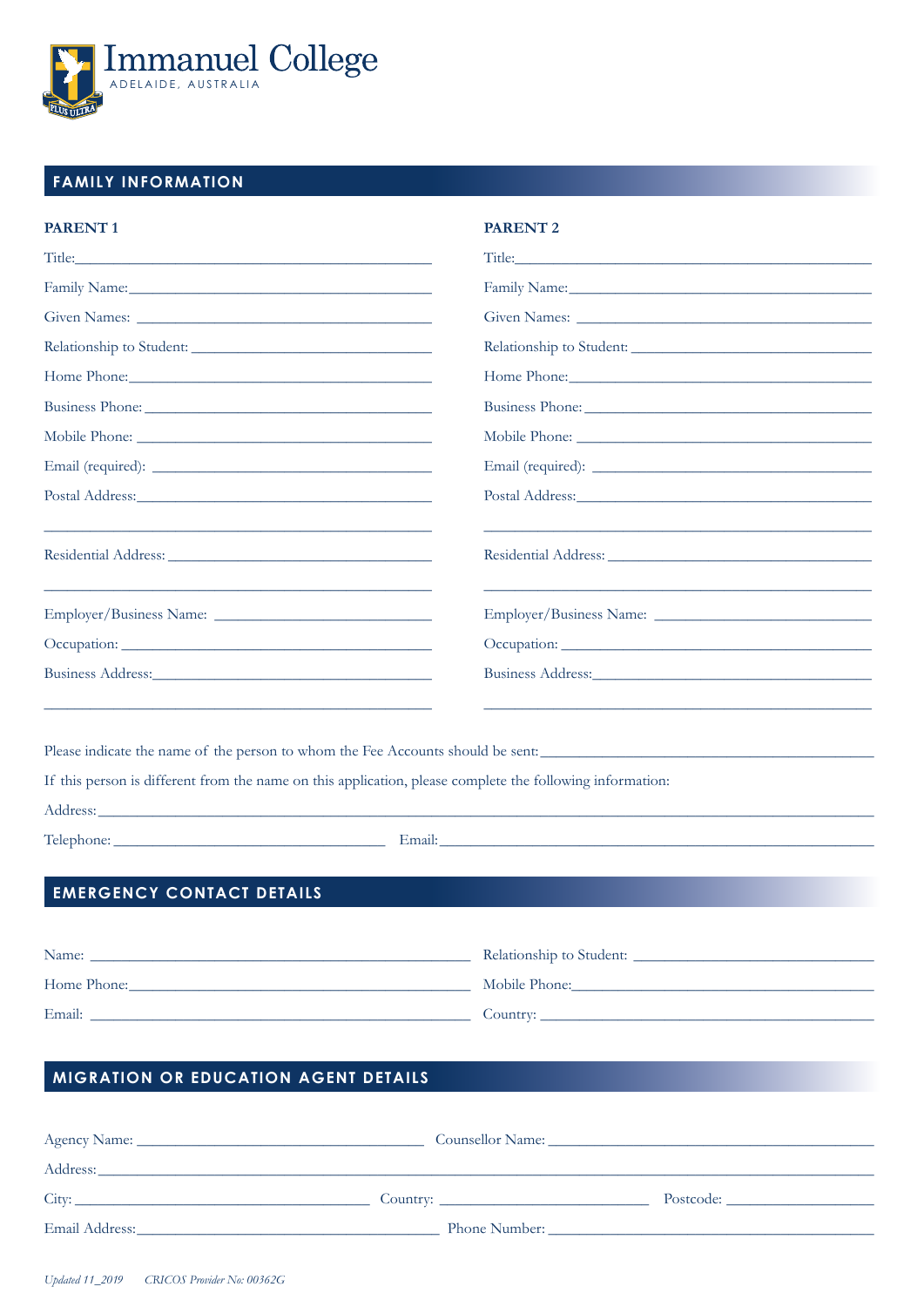

### **PREVIOUS STUDIES**

|                                                                                                                                                                               | Current Year Level: The Vest Completed: The Vest Completed: The Vest Completed: The Vest Completed: The Vest Completed: The Vest Completed: The Vest Completed: The Vest Completed: The Vest Completed: The Vest Completed: Th<br>$\mathbb{N}^{\text{o}}$ |
|-------------------------------------------------------------------------------------------------------------------------------------------------------------------------------|-----------------------------------------------------------------------------------------------------------------------------------------------------------------------------------------------------------------------------------------------------------|
|                                                                                                                                                                               | Country/State: Language of Instruction:                                                                                                                                                                                                                   |
| <b>ENGLISH PROFICIENCY</b>                                                                                                                                                    |                                                                                                                                                                                                                                                           |
| Please tick and attach documentary evidence where applicable                                                                                                                  |                                                                                                                                                                                                                                                           |
| English is my first language: Yes<br>$\blacksquare$ No                                                                                                                        | Have you studied English previously: Yes<br>$\mathbb{N}^{\text{o}}$                                                                                                                                                                                       |
| If Yes, for how long have you studied: Years Months                                                                                                                           |                                                                                                                                                                                                                                                           |
| Have you taken an AEAS or IELTS or other approved English competency test? Ves                                                                                                | $\blacksquare$ No                                                                                                                                                                                                                                         |
|                                                                                                                                                                               | Test Date:                                                                                                                                                                                                                                                |
| FOR STUDENTS CURRENTLY STUDYING IN AUSTRALIA                                                                                                                                  |                                                                                                                                                                                                                                                           |
| (Please also complete section: Previous Studies - schooling in your home country)                                                                                             |                                                                                                                                                                                                                                                           |
|                                                                                                                                                                               | Tick the state you are currently studying in: SA VIC NSW QLD TAS WA NT N<br>ACT                                                                                                                                                                           |
|                                                                                                                                                                               | Phone: 2008 Contract Contract Contract Contract Contract Contract Contract Contract Contract Contract Contract Contract Contract Contract Contract Contract Contract Contract Contract Contract Contract Contract Contract Con                            |
| Date you commenced studies:                                                                                                                                                   | What is your current year level in Australia: ___________________________________                                                                                                                                                                         |
|                                                                                                                                                                               | When does your visa expire: $\blacksquare$                                                                                                                                                                                                                |
| <b>STUDENT SUPPORT</b>                                                                                                                                                        |                                                                                                                                                                                                                                                           |
| co-curricular programs, or any special talents which the College may need to support?<br>This must be disclosed to ensure the College is able to meet your educational needs. | Do you have any specific needs, diagnoses or disabilities that may impact your ability to fully participate in the College curricular or                                                                                                                  |
| Yes<br>$\overline{\phantom{a}}$ No                                                                                                                                            | If you answer YES, please detail in a separate statement and attach copies of the relevant documents<br>(eg. WISC, WIAT, OT Report, Mental Health Report etc.)                                                                                            |
| Have you ever been excluded, suspended or expelled from a school?                                                                                                             | Yes (please provide details)<br>$\blacksquare$ No                                                                                                                                                                                                         |
|                                                                                                                                                                               | In the past five (5) years, have you received, or are you receiving any of the following professional services (please provide details):                                                                                                                  |
| Psychologist/Social Worker                                                                                                                                                    | Speech Therapy<br>Occupational Therapist                                                                                                                                                                                                                  |
| Psychiatrist                                                                                                                                                                  | <b>Individual Integrated Support</b><br>Paediatrician<br>$\mathbb{N}$                                                                                                                                                                                     |
| Support Program in Literacy/Numeracy                                                                                                                                          | Y <br>Other:                                                                                                                                                                                                                                              |
|                                                                                                                                                                               |                                                                                                                                                                                                                                                           |

**NOTE: Failure to disclose an educational need may lead to the cancellation of the Application and/or Enrolment.**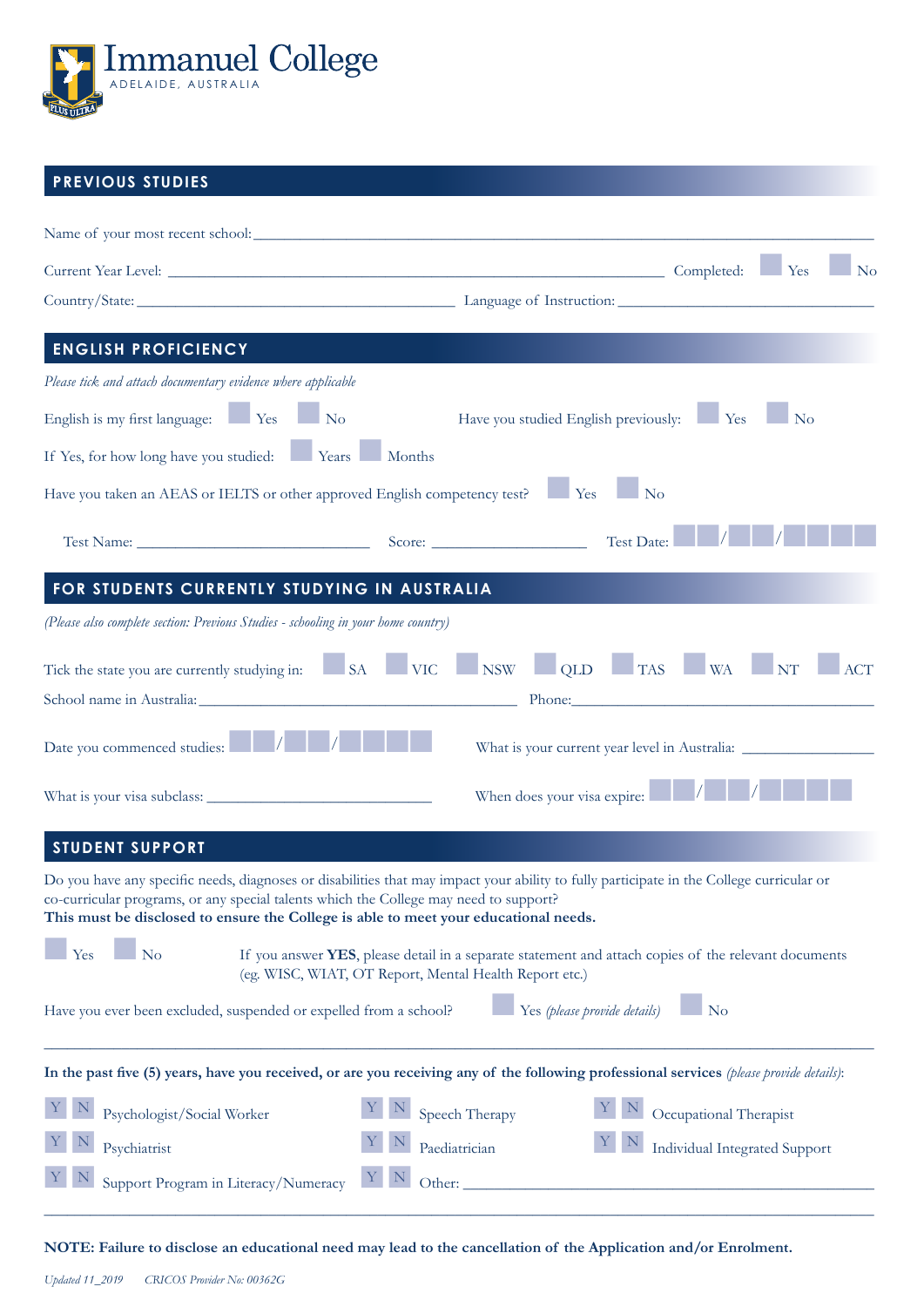

### **APPLICATION CHECKLIST**

#### **Check that you have:**

- Completed and signed all sections of the Application Form Provided all required attachments
	- Read and understood the Conditions of Enrolment, the Fee Schedule and Fee Refund Policy

#### **Attachments:**

- **2008** Certified<sup>\*</sup> / notarised copies of your school reports or transcripts for at least the past two years
	- n English language competency test results
	- n Appropriate proof of identity and age
	- Statement / reference from your current school
	- Copy of your passport photo ID page
	- Colour photograph (less than three (3) months old)
	- English translations of all key documents
- \* A certified copy is signed by an authorised officer to acknowledge that it matches the original document exactly. Authorised officers include:
- A member of Immanuel College staff
- An authorised Immanuel College Representative *(refer to www.immanuel.sa.edu.au to view)*
- Staff of the institution that issued the document
- A Justice of the Peace or notary
- Staff of the Australian Embassy, High Commission or Consulate

### **DECLARATION & AGREEMENT**

The information supplied on this Application Form will be used by Immanuel College in the enrolment process.

I acknowledge that I have read the Terms and Conditions of Enrolment and the current Fee Schedule and that they may be subject to variation without prior notice.

I declare that the information I have supplied on this Application Form is, to the best of my knowledge, complete and correct.

I understand that providing false or incomplete information may result in refusal of the Application or cancellation of the student's enrolment.

Full Name of Student:

Name of Parent / Legal Guardian:

| Signature of Parent / Legal Guardian:                                                              | Date: $\vert$ / $\vert$ / $\vert$ 1 $\vert$ |  |  |  |
|----------------------------------------------------------------------------------------------------|---------------------------------------------|--|--|--|
| (If this student is under 18 years of age, this form MUST be signed by a Parent or Legal Guardian) |                                             |  |  |  |
|                                                                                                    | Date: $\sqrt{ \mathcal{A} \mathcal{A} }$    |  |  |  |

*Must be the same as the signature in your passport.*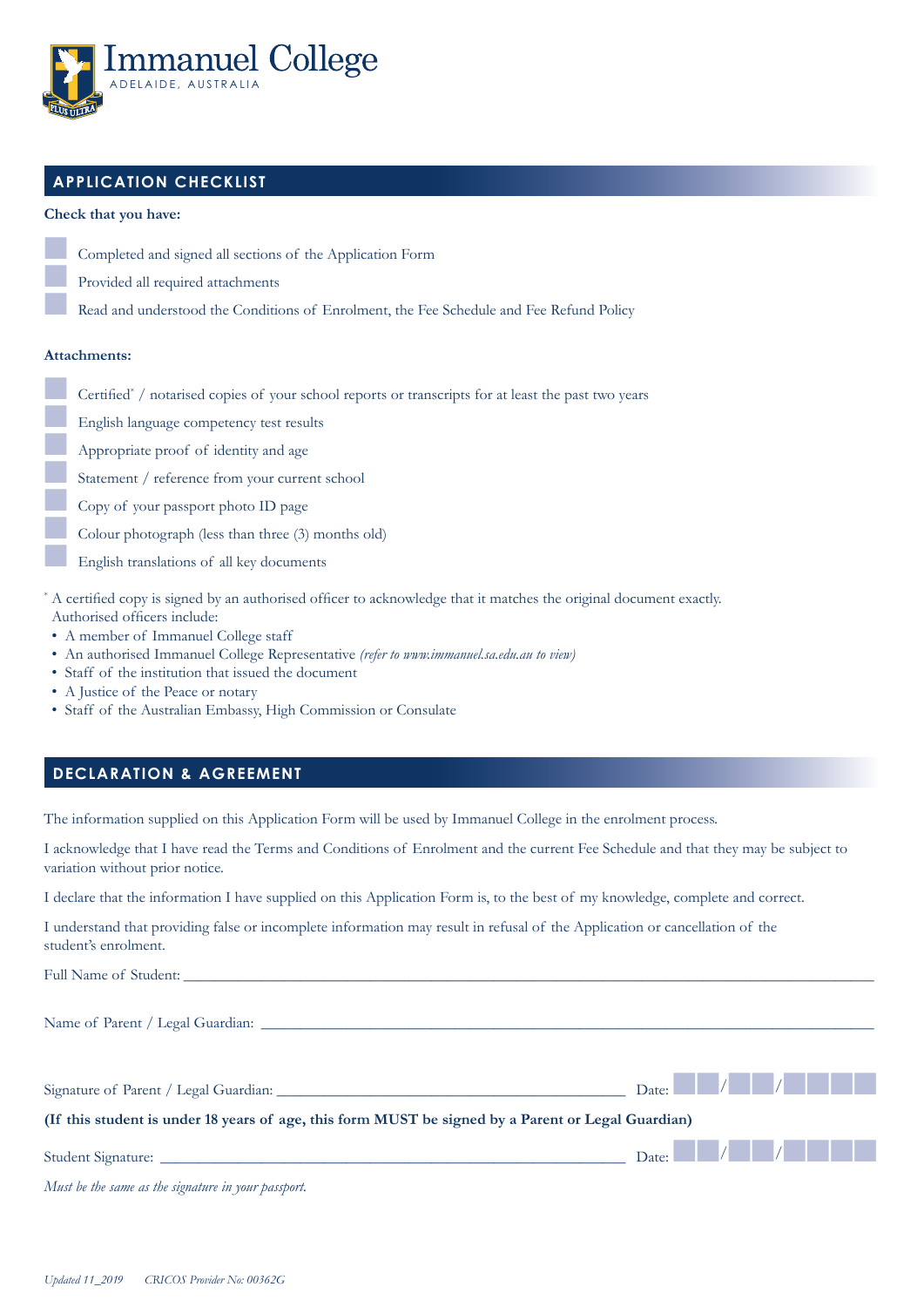

## **Terms and Conditions of Enrolment**

#### **Education Services for Overseas Students (ESOS) Framework**

All Australian education service providers are required to comply with the ESOS Framework which sets nationally consistent standards to protect the interests of overseas students and ensure the provision of quality education services. For information on the ESOS framework, refer to [www.aei.gov.au](http://www.aei.gov.au/)

Under the ESOS Framework, Immanuel College has an obligation to ensure that the safety and wellbeing of all international students enrolled at the College.

**Please read the summary of the key requirements carefully. A breach of any of these requirements may result in the cancellation of a student's enrolment at Immanuel College.**

#### **Enrolment Conditions**

Immanuel College reserves the right, by written notice, to vary conditions of enrolment as may be necessary to comply with any law, regulation or amendment of the Commonwealth of Australia or State of South Australia.

#### **Arrival in Australia**

Parents are requested to ensure that students under the age of 18 do not arrive in Australia before the date their welfare arrangements begin as they will be in breach of their visa condition. The date is written in the Confirmation of Appropriate Accommodation and Welfare (CAAW) Letter which is issued by Immanuel College together with the Confirmation of Enrolment (CoE).

If a student under the age of 18 wishes to travel to Australia before this date, they must be accompanied by a parent or suitable relative who will provide welfare until the Immanuel College approved welfare arrangements begin. Immanuel College must be notified in advance of such arrangements. For more information, contact DHA a[t www.homeaffairs.gov.au](http://www.homeaffairs.gov.au/)

#### **Accommodation Arrangements**

No Immanuel College students are permitted to live independently while enrolled at the College.

All Immanuel international students must live in one of the following arrangements:

- in the Immanuel College Boarding House
- with a Homestay family arranged by Immanuel College
- with a suitable nominated relative approved by DHA
- with a parent

A fee may apply when Homestay changes are made. Where living arrangements change, the student/parent must provide Immanuel College with up-to-date residential details.

#### **Urgent Medical Care**

In the event of a student requiring urgent medical assistance, when the parents/ legal guardians cannot be contacted, Immanuel College is authorized to seek and provide appropriate medical care.

#### **Payment of Fees**

For the purpose of calculating tuition fees, a Study Period is defined as 2 terms, or a total of no more than 23 weeks duration.

Fees must be paid by the due date. If fees are not received by the due date, a late fee will apply.

Non-payment of required fees by the due date could constitute a breach of the student's visa conditions and result in Immanuel College initiating processes to recover the fees and/or notify DHA. It may also be necessary for Immanuel College to exclude the student from school.

#### **Immanuel College Refund Policy**

All refunds will be processed according to the requirements of the ESOS Act and Immanuel College policies and procedures. The Fee Refund Schedule table sets out the circumstances where refunds will apply and the amounts that will be paid in each circumstance.

#### **Refund Procedure**

All requests for a refund of fees must be made in writing and accompanied by evidence. If the student is under the age of 18, the request must be signed by the student's parent/legal guardian.

The refund will be payable in the name of the parent/legal guardian unless notification has been received from the parent/legal guardian indicating another person/entity is responsible for the payment of fees.

An application for a refund will be processed within four (4) weeks of the date of receipt of the written application, unless Immanuel College is unable to deliver the course. In this case the refund will be processed within 14 days. The student/parent will receive a statement that explains how the refund amount has been worked out.

#### **Damage, Loss or Unpaid Accounts**

Students and their parents are responsible for covering the cost of any damage, loss or unpaid accounts in the College, Immanuel Boarding House or Homestay.

In all cases, the student is required to pay directly and promptly to Immanuel College and Homestay. Homestay students may be able to make a claim through the Homestay Insurance provider.

#### **Immanuel College Cancellation of a Course**

has commenced

In the unlikely event that Immanuel College is unable to deliver a course in which a student has enrolled and paid

fees, the student will be offered the following options:

- full refund of all fees if the course has not commenced refund of unexpended pre-paid tuition fees if the course
- transfer to an alternative course offered by another provider.

If the student chooses placement in another course or another education provider, they will be required to sign a document indicating that they accept the placement.

If the student chooses a refund of fees, the refund will be processed within 14 days of receipt of written application.

#### **Deferment or Cancellation of Student Enrolment**

A student can request to defer their enrolment in the following circumstances:

- illness verified by medical certificate
- verified family bereavement
- financial circumstances, home country upheaval / disaster

All requests for deferment must be made in writing with supporting documentation for evidence. A revised Letter of Offer and Confirmation of Enrolment will be necessary if the student's late arrival results in any variation to the end date of their course(s).

Immanuel College can initiate the cancellation of a student's enrolment under the following circumstances: